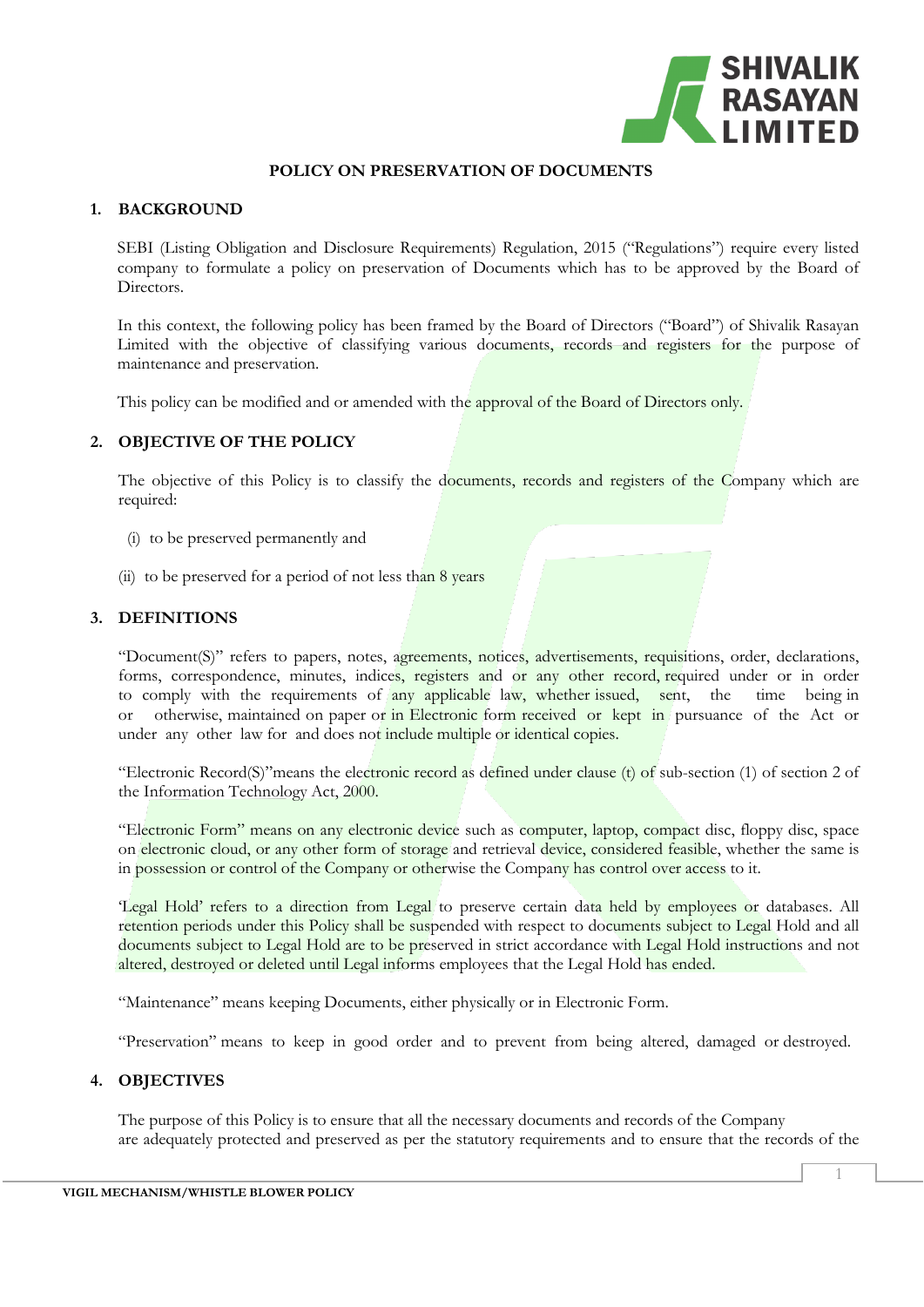

Company which are no longer needed or are of no value are discarded after following the due process for discarding the same.

This Policy is also for the purpose of aiding employees of the Company in understanding their obligations in retaining and preserving the documents and records which are required to be maintained as per the applicable statutory and regulatory requirements.

The following aspects are considered while arriving at the preservation period:

- Company's own information retrieval needs (reference value).
- Statutory requirements under respective statutes.
- Litigation requirements.
- Easy retrieval.
- Ensure that unwanted records do not occupy storage space

## **5. PRESERVATION PRINCIPLES**

It is only through preservation that continued availability and access to required documents can be maintained. The following principles shall be kept in mind:-

- i. Where possible, documents are preserved in their original format, respecting the physical integrity and authenticity of the original documents.
- ii. Active conservation is employed, when appropriate, to prevent further deterioration or damage to a document or to enable access to be given.
- iii. Appropriate conservation measures taking into account the needs, value, significance, and usage of the document in question.
- iv. Copies shall be created where appropriate to protect the original and to allow wider access to the content. Copies shall not replace the original, which will still need preservation.

## **6. MAINTAINENCE OF RECORDS**

- i. The content and essential characteristics of digital records must remain unchanged through preservation.
- ii. Digital records can be maintained in forms such as emails, web pages or database records, plus scanned versions of paper records that have been digitized in business processes.
- iii. Physical records to be maintained in books and files.
- iv. A reproduction of any original record shall be certified by a Director, Manager or the Company Secretary of the Company to be a true and accurate reproduction of the original of such record.

## **7. PRESERVATION OF DOCUMENTS**

The Company shall preserve all its documents as per the requirements and provisions of the Companies Act, 2013 and the rules made thereunder, the Secretarial Standards, the Listing Regulations and any other law, rules, regulations as may be applicable to the Company from time-to-time.

Documents which are to be maintained permanently:

The Company shall maintain the following documents on a permanent basis:

- a. The Original Signed and Stamped Memorandum of Association and the Articles of Association of the Company
- b. Minutes of General Meetings, Board Meetings and various Committee Meetings
- c. Register of Members along with Index
- d. Foreign Register of Members, if any
- e. Register of loans, guarantee, security and acquisition made by the company